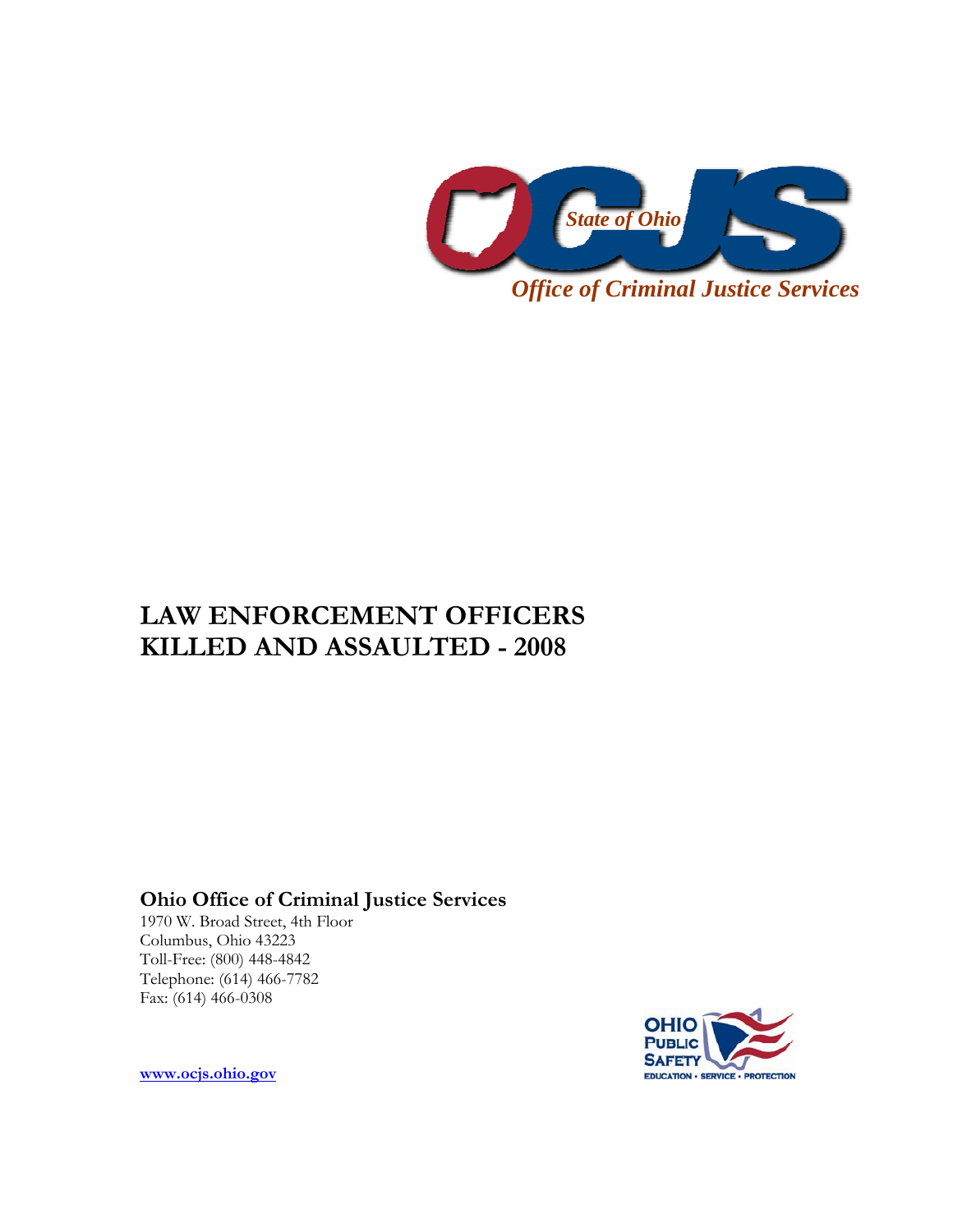## **LAW ENFORCEMENT OFFICERS KILLED AND ASSAULTED 2008**

On October 19, 2009, the FBI released its annual *Law Enforcement Officers Killed and Assaulted* for 2008. The report is based on data submitted to the FBI from agencies participating in the Uniform Crime Report (UCR) Program, FBI Field Division and Legal Attaché Office Reports and the Bureau of Justice Assistance Public Safety Officers' Benefits Program. Data is provided for duly sworn city, university and college, county, state, tribal, and federal law enforcement officers feloniously killed, officers accidentally killed, and officers assaulted, with narrative descriptions provided for incidents where officers were feloniously killed.

The data pertain to those officers who at the time of the incident met the following criteria:

- They were working in an official capacity
- They had full arrest powers
- They ordinarily wore a badge and carried a firearm
- They were paid from governmental funds set aside specifically for payment of sworn law enforcement representatives

#### **National statistics**

- 41 law enforcement officers were feloniously killed in the line of duty in 2008. The deaths occurred in 19 states. In 2007, 58 officers were feloniously killed.
- Characteristics of the feloniously killed officer in 2008:
	- o Average age was 39.
	- o Average length of service was 10 years.
	- o 37 officers were male, 4 officers were female.
	- o 30 officers were white, 9 were black, and 1 was American Indian/Alaskan Native. Race was not reported for 1 officer.
- Characteristics of the incident surrounding the murder:
	- o 15 percent occurred in ambush situations. o 20 percent occurred during traffic stops/pursuits.
	- 22 percent occurred in arrest situations.
	- o 2 percent occurred during the investigation of disturbance calls.
	- o 17 percent occurred while investigating suspicious

persons/circumstances.

- 
- o 17 percent occurred during tactical situations.
- o 5 percent occurred during an investigative activity.
- o 2 percent occurred during the handling, transport, or custody of prisoners.
- 35 of the 41 victim officers were killed by a firearm, the majority of which were handguns. Four officers attempted to fire their own weapon and 11 fired their own weapon during the incidents. Forty-six percent of firearm deaths of officers occurred when the distance between the victim and offender was between 0-5 feet.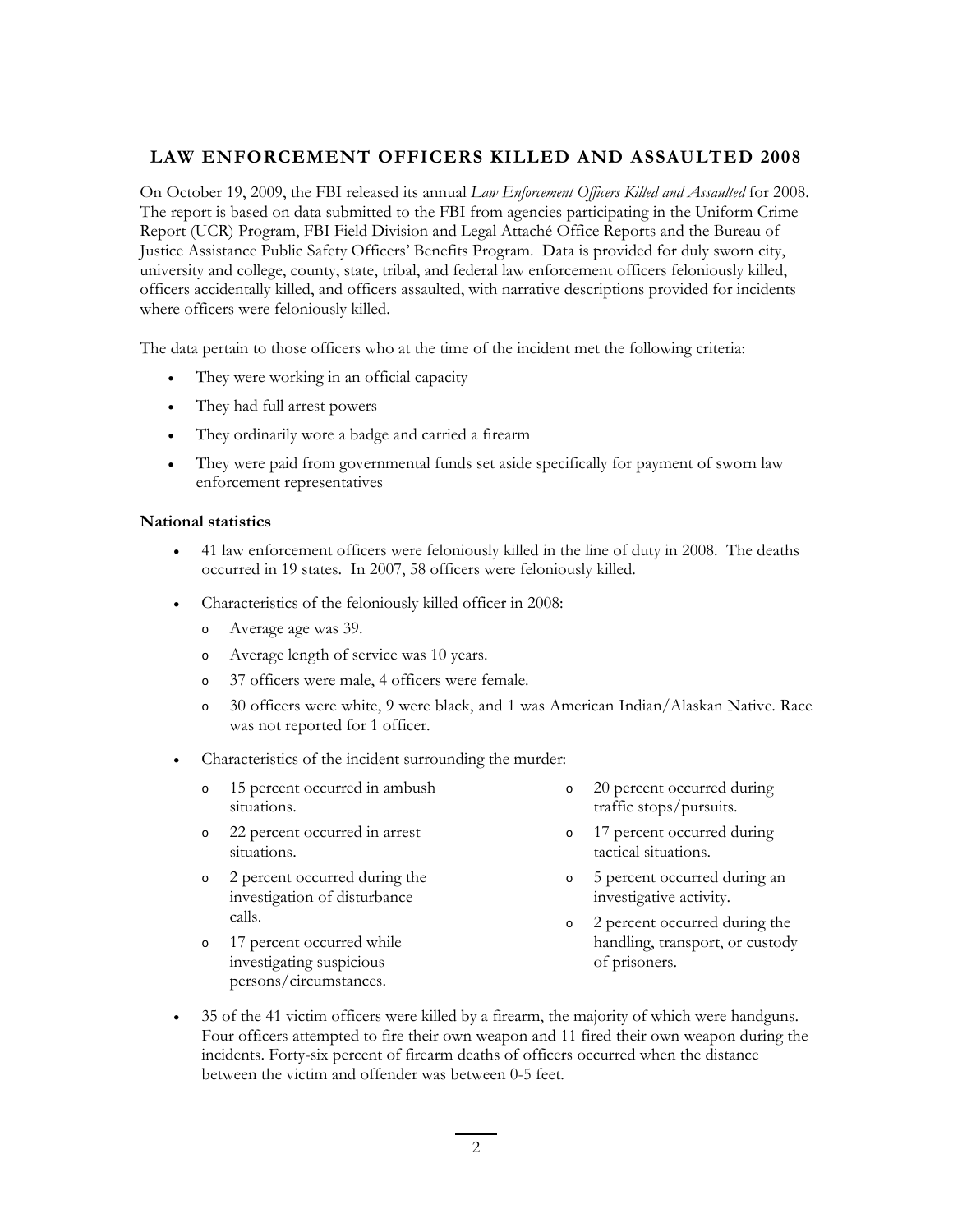- Seventy-eight percent of officers were wearing body armor at the time of their murder.
- The average age of the 42 identified offenders was 32 years. All but two were male. Fortyeight percent were white, 50 percent were black, and two percent were Asian/Pacific Islander. Eighty-six percent had prior criminal arrests, and 26 percent were under some form of judicial supervision at the time of the felonious incident.
- There were 68 accidental deaths of law enforcement officers from 66 agencies in 2008. Forty-seven of the 68 died as the result of a vehicle-related accident, including car, aircraft, or motorcycle mishaps. Thirteen were struck by vehicles (directing or stopping traffic, assisting motorists). Two were killed by accidental shootings. One officer drowned, and five officers died as the result of other causes.
- 58,792 officers were assaulted in the line of duty, a rate of 11.3 per 100 officers. Over 80% percent of these officers were assaulted with personal weapons, such as hands, fists, feet. Twenty-six percent of all assaults resulted in an injury.
- Over a 10-year period, 40 percent of felonious killings of officers occurred in the a.m. hours between midnight and noon, while the remaining 60 percent occurred in the p.m. hours. The six-hour stretch between 8 p.m. and 2 a.m. accounted for 37 percent of such incidents. Similarly, these were the most active hours for assaults on officers, as 42 percent of all assaults occurred between 8 p.m. and 2 a.m.

#### **Ohio statistics**

• In Ohio, two officers were reported in LEOKA as feloniously killed in 2008.

**Cleveland Police Department**. A 36-year-old Cleveland Police Department patrol officer with over nine years of law enforcement experience was shot and killed on February 29 while investigating suspicious persons. The officer and his partner observed what appeared to be a drug transaction taking place between a man in a vehicle and a man in front of an abandoned house. There were five other men standing on the porch of the house. They began to walk away in different directions when they saw the officers approach. The officers pursued them on foot. One man turned and fired several shots at the veteran officer, hitting him in the abdomen below his protective vest. The victim officer was taken to the hospital where he died. The suspect turned himself in and was charged with Aggravated Murder.

**Twinsburg Police Department**. A 33-year-old Twinsburg Police Department officer with over 12 years of law enforcement experience was shot and killed while attempting to make an arrest. The veteran officer made a traffic stop and radioed for a back-up unit. A few minutes later, the dispatcher received a call from a resident reporting hearing individuals arguing and subsequent popping sounds. Officers arrived at the scene to find the victim patrol officer lying on the ground near his vehicle, with wounds to the front and side of his head and his neck. His K-9 partner was still in the vehicle. He was flown by helicopter to the hospital, where he died a short time later. Officers located a 26-year-old suspect, with one handcuff on his wrist, in a nearby community and arrested him. He was charged with